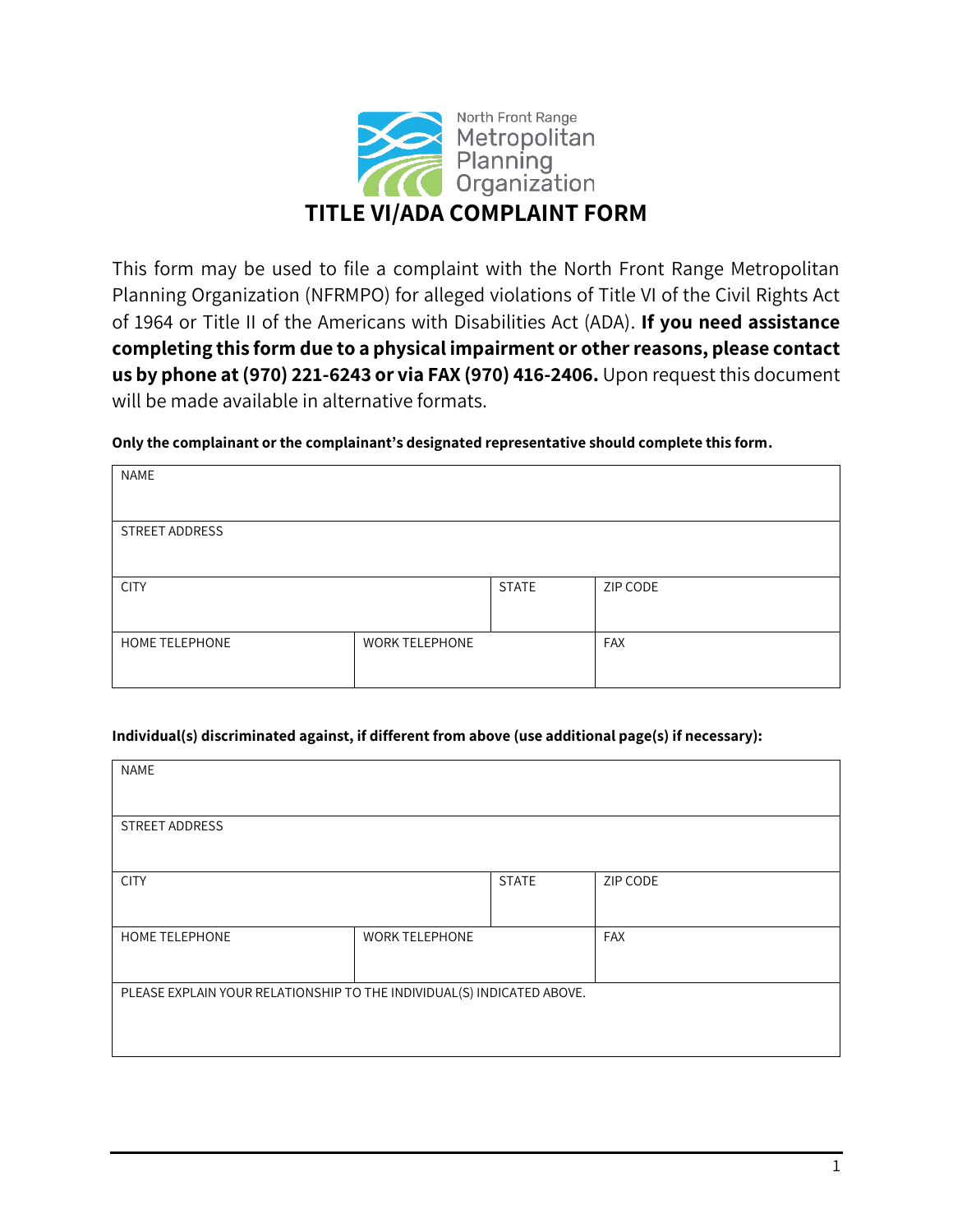#### **Name of Agency and department or program that discriminated:**

| NAME                  |              |          |
|-----------------------|--------------|----------|
|                       |              |          |
| STREET ADDRESS        |              |          |
|                       |              |          |
| <b>CITY</b>           | <b>STATE</b> | ZIP CODE |
|                       |              |          |
| <b>WORK TELEPHONE</b> | FAX          |          |
|                       |              |          |

#### **Date(s) of alleged discrimination:**

| DATE DISCRIMINATION BEGAN | LAST OR MOST RECENT DATE OF DISCRIMINATION |
|---------------------------|--------------------------------------------|
|                           |                                            |
|                           |                                            |

### **Alleged discrimination:**

Complaints should be filed within 180 calendar days of the alleged discrimination. If you could not reasonably be expected to know the act was discriminatory within the 180 calendar day period, you have 60 calendar days after you became aware to file your complaint.

If your complaint is in regard to discrimination in the delivery of services or discrimination that involved the treatment of you or others by the agency or department indicated above, please indicate below the bases on which you believe these discriminatory actions were taken.

Example: If you believe that you were discriminated against because you are African American, you would mark the box labeled race/color and write African American in the space provided.

| Race            |  |
|-----------------|--|
| Color           |  |
| National origin |  |
| Disability      |  |
|                 |  |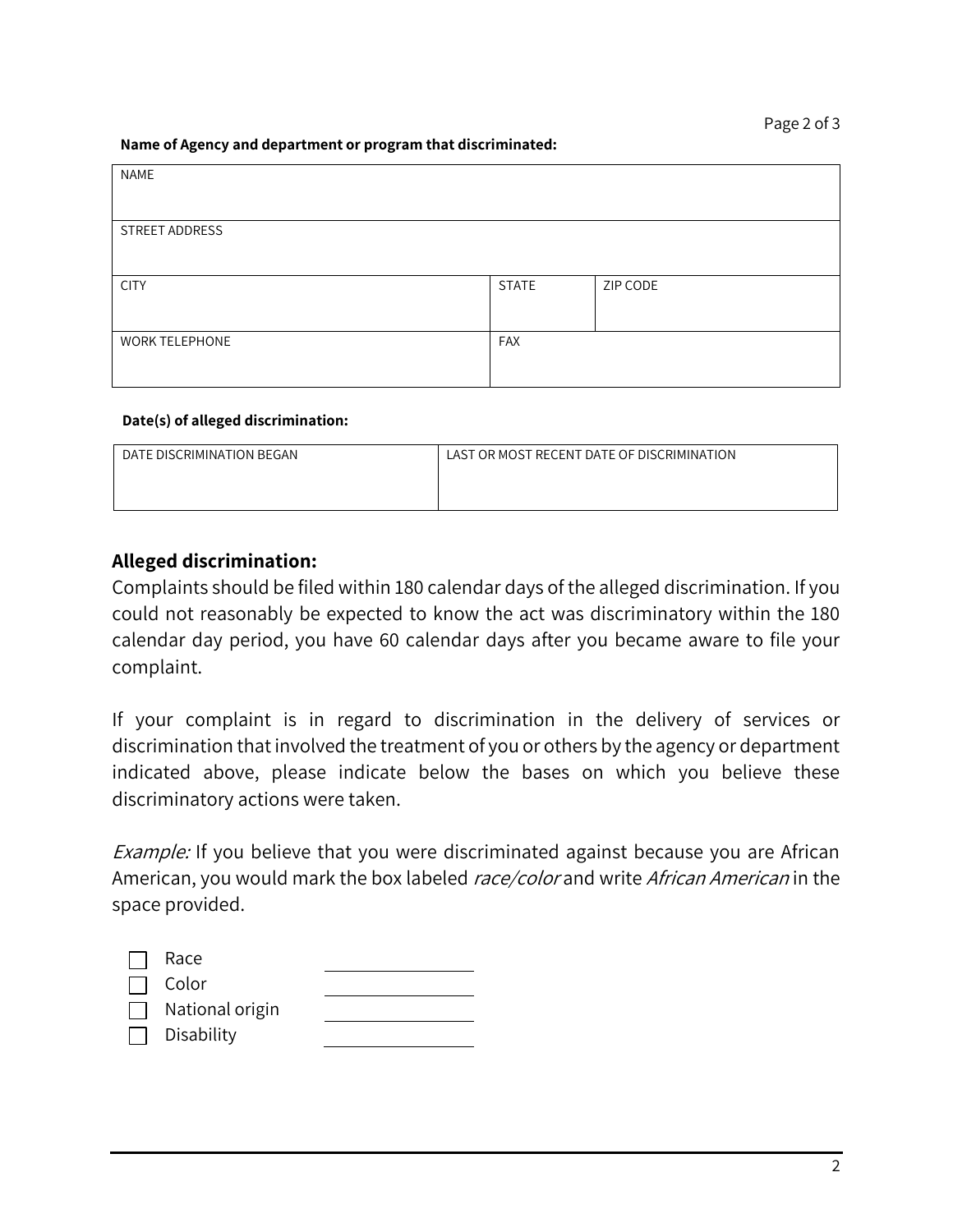# **Explain:**

Please explain as clearly as possible what happened. Provide the name(s) of witnesses and others involved in the alleged discrimination. (Attach additional sheets if necessary and provide a copy of written materials pertaining to your case.)

| SIGNATURE | <b>DATE</b> |
|-----------|-------------|
|           |             |

**Note:** The laws enforced by this department prohibit retaliation or intimidation against anyone because that individual has either taken action or participated in action to secure rights protected by these laws. If you experience retaliation or intimidation separate from the discrimination alleged in this complaint or if you have questions regarding the completion of this form, please contact:

> North Front Range Metropolitan Planning Organization 419 Canyon Avenue, Ste 300 Fort Collins, CO 80521 Telephone: (970) 221-6243 Fax number: (970) 416-2406 E-mail: **[staff@nfrmpo.org](mailto:staff@nfrmpo.org)**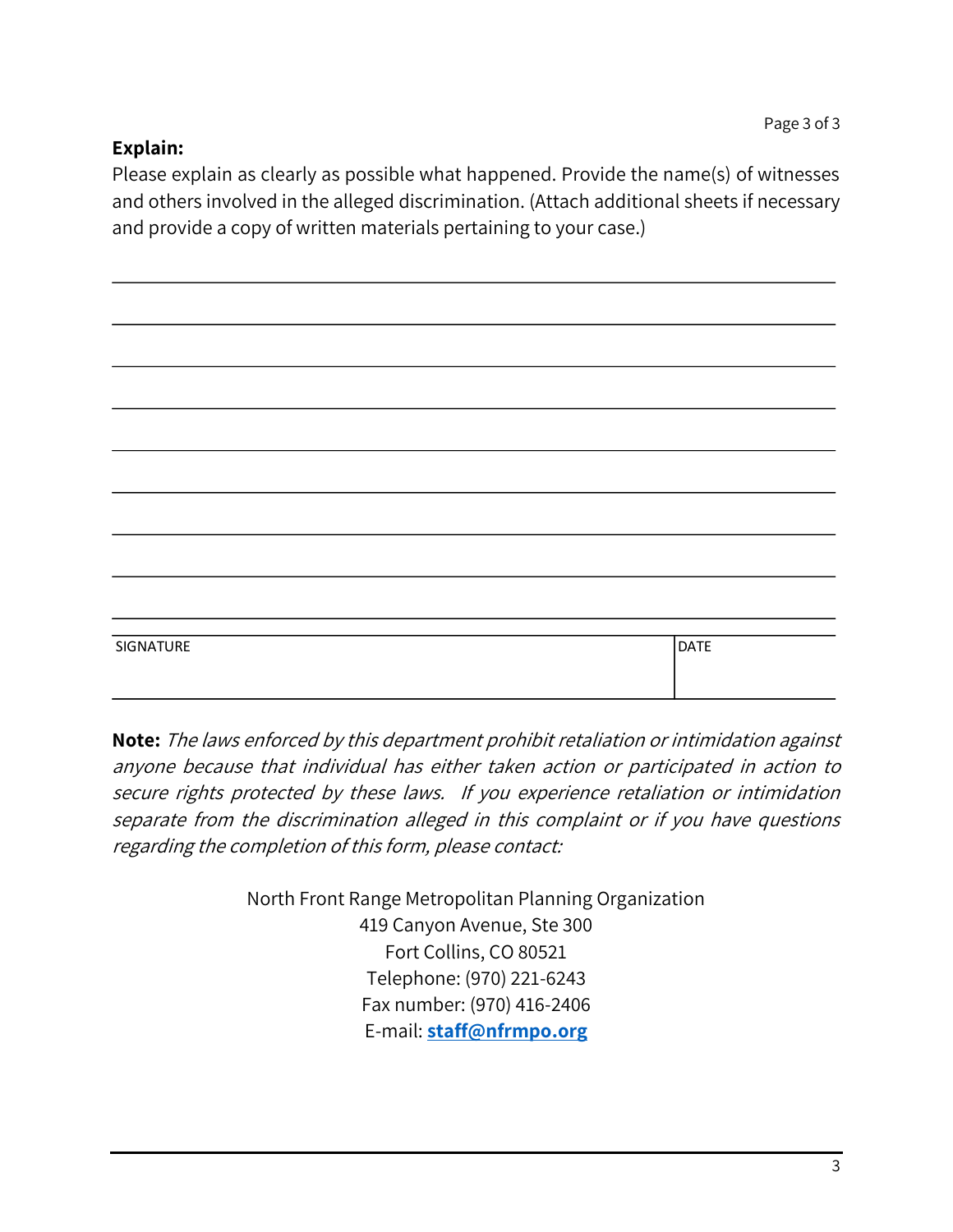

Página 1 de 3

Este formulario puede ser utilizado para presentar una queja ante el North Front Range Metropolitan Planning Organization (NFRMPO) para violaciónes presuntan del Título VI de la Ley de Derechos Civiles de 1964 o del Título II de la Acta de Estadounidenses con Discapacidades (ADA). También pueden presentarse quejas por correo electrónico enviándolas a **[staff@nfrmpo.org](mailto:staff@nfrmpo.org)**. Usted puede solicitar este documento, a petición de ésta, en un formato alternativo.

#### **Sólo el querellante o el representante designado por el demandante debe completer este formulario.**

| <b>NOMBRE</b>       |                     |               |               |
|---------------------|---------------------|---------------|---------------|
| <b>DIRECCIÓN</b>    |                     |               |               |
| CIUDAD              |                     | <b>ESTADO</b> | CÓDIGO POSTAL |
| TELÉFONO DE LA CASA | TELÉFONO DE TRABAJO |               | <b>FAX</b>    |

**Persona(s) que la discriminación que sufren, si es diferente del anterio (usa página(s) adiconales si es necesario):**

| <b>NOMBRE</b>                                                              |  |               |               |
|----------------------------------------------------------------------------|--|---------------|---------------|
| <b>DIRECCIÓN</b>                                                           |  |               |               |
| <b>CIUDAD</b>                                                              |  | <b>ESTADO</b> | CÓDIGO POSTAL |
| TELÉFONO DE TRABAJO<br>TELÉFONO DE LA CASA                                 |  |               | <b>FAX</b>    |
| POR FAVOR EXPLIQUE SU RELACIÓN CON EL INDIVIDUO(S) INDICADOS ANTERIORMENTE |  |               |               |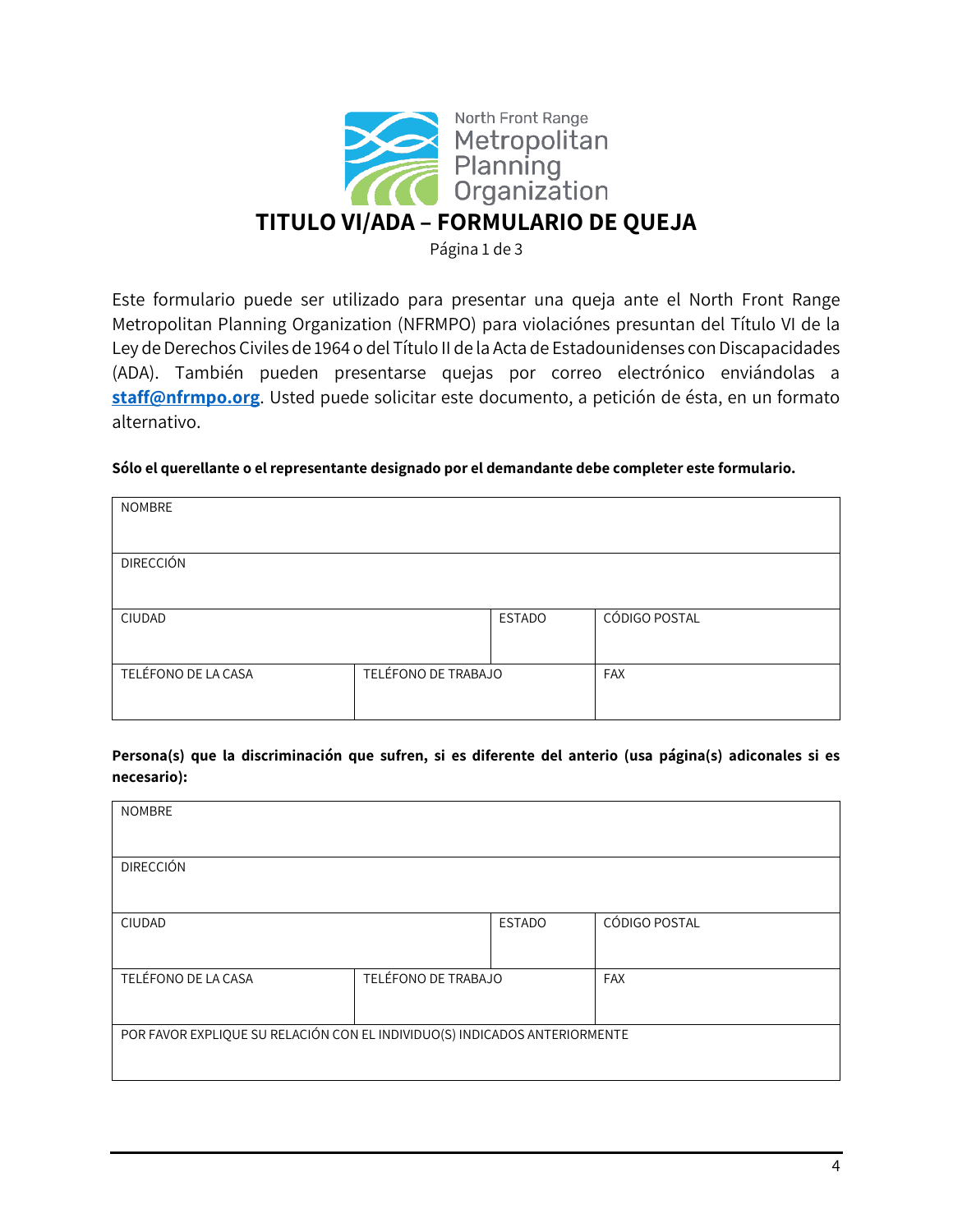#### **Nombre de la agencia y departamento o programa que discrimina:**

| <b>NOMBRE</b>       |               |               |
|---------------------|---------------|---------------|
| <b>DIRECCIÓN</b>    |               |               |
| CIUDAD              | <b>ESTADO</b> | CÓDIGO POSTAL |
| TELÉFONO DE LA CASA | FAX           |               |

### **Fecha(s) de la supuesta discrinación:**

| DISCRIMINACIÓN FECHA DE INICIO | ÚLTIMA FECHA O LA MÁS RECIENTE DISCRIMINACIÓN |
|--------------------------------|-----------------------------------------------|
|                                |                                               |
|                                |                                               |

# **Supuesta discriminación:**

Las quejas deben ser presentadas dentro de un plazo de 180 días naturales a partir de la supuesta discriminación. Si no es razonable esperar que para conocer el acto discriminatorio en el plazo de 180 días calendario, usted tiene 60 naturales días después de que usted dé cuenta de su denuncia.

Si su queja es entre la que respecta a la discriminación en la prestación de servicios o la discriminación que implicaba el tratamiento de usted o de otros por la agencia o departamento se ha indicado anteriormente, indique a continuación las bases sobre las que usted cree que estas acciones discriminatorias fueron tomadas.

Ejemplo: Si usted cree que fueron víctima de discriminación porque son afroamericanos, que el cheque de raza o color y escritura afroamericanos en el espacio.

| Raza           |  |
|----------------|--|
| Color          |  |
| País de origen |  |
| Discapacidad   |  |